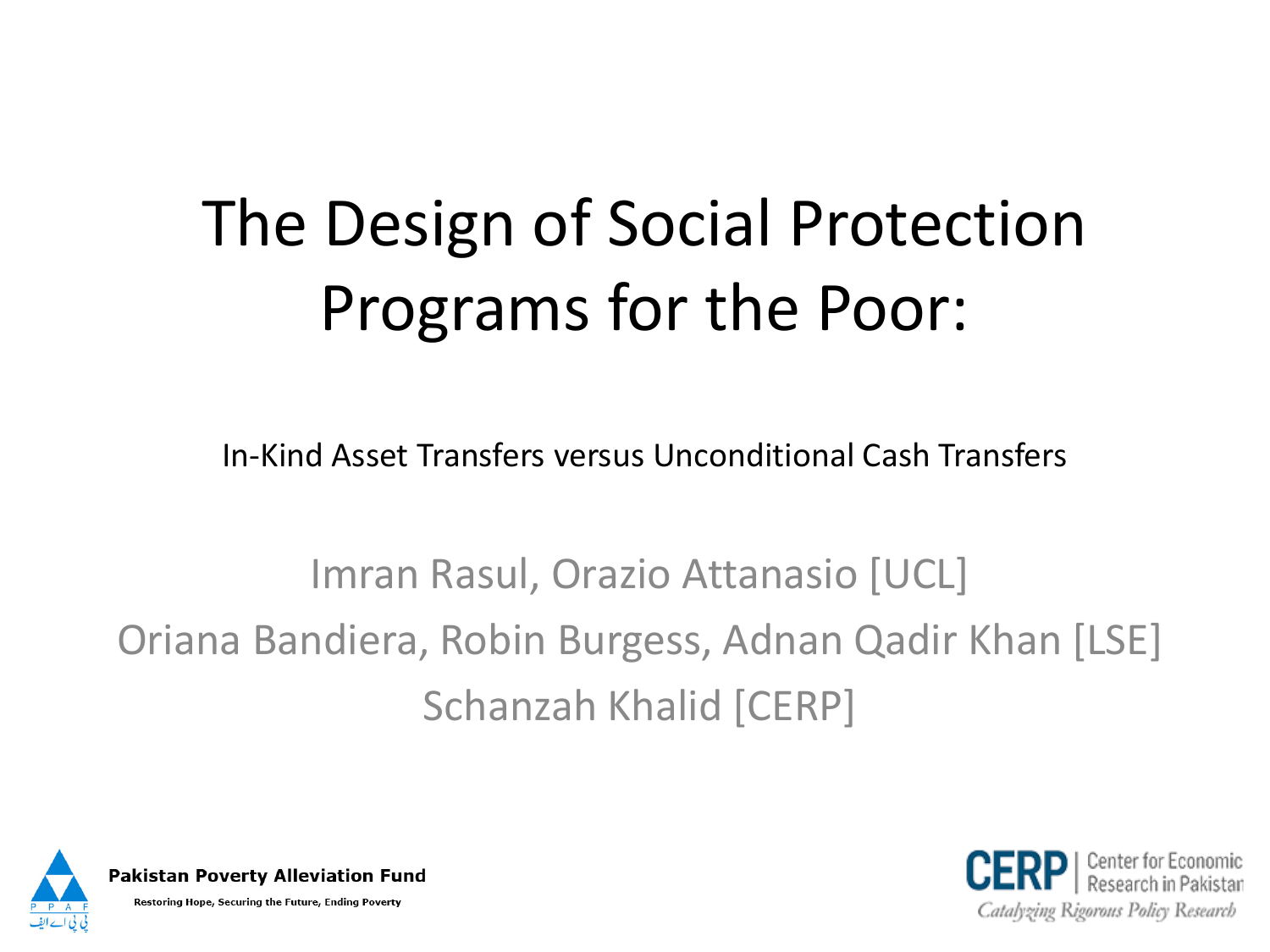#### Social Protection Programs

- **This study:**
- compare household responses to **in-kind asset transfers** vs. **unconditional cash transfers**
- design of SPP is a **key policy** issue for many countries:
	- evidence base on high returns to asset transfers [Banerjee et al. 2015, Bandiera et al. 2015]
	- emerging evidence on the efficacy of UCT [Blattman et al. 2014]
- Pakistan policy debate: BISP UCT, in-kind asset transfers…
- **Economic theory:** with perfect markets and standard decision making processes, always possible to **perfectly replicate** outcomes from in-kind transfers using UCT
- Implication: can never do worse with UCT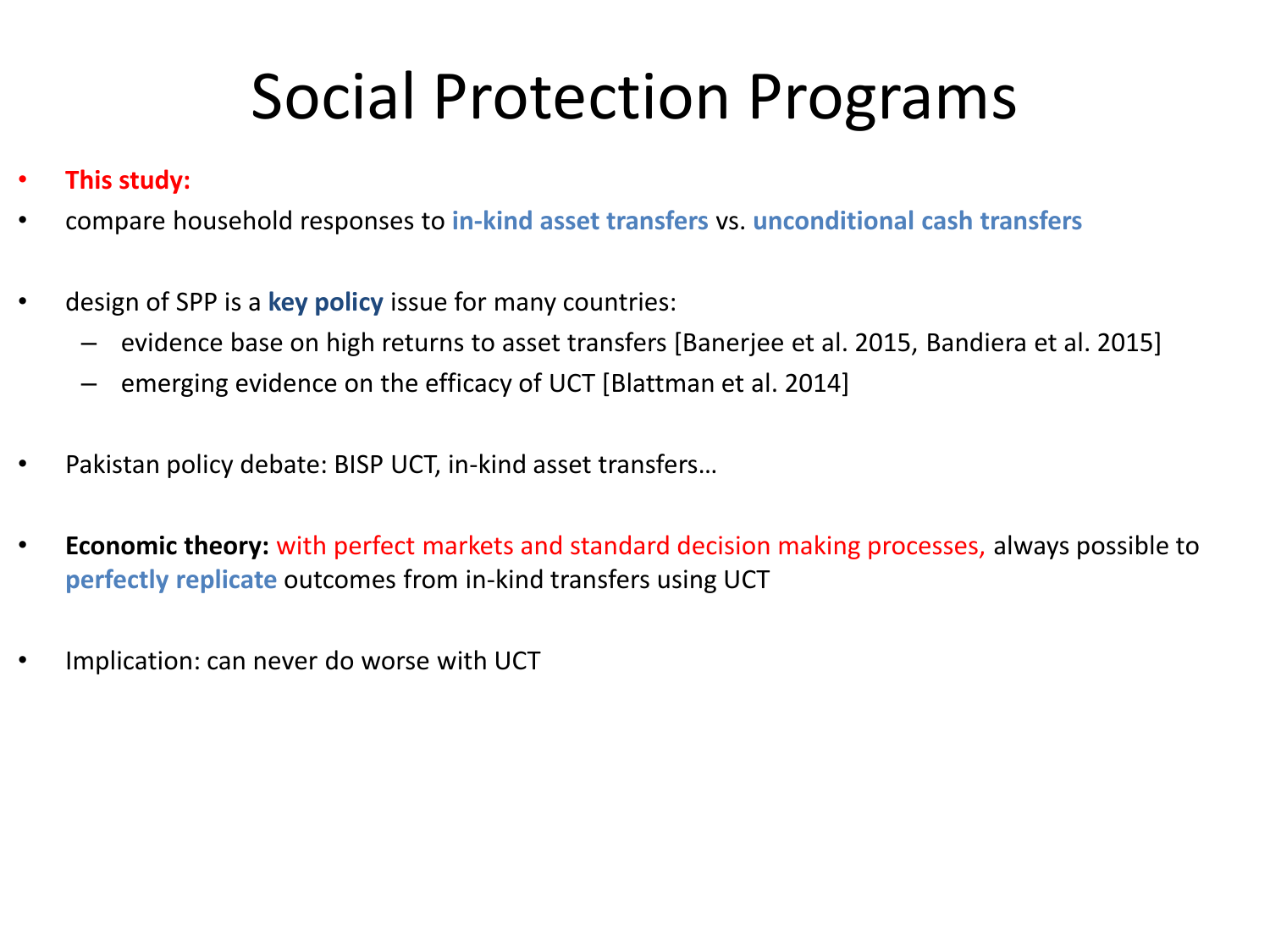#### Why Might Returns to In-kind and Cash Transfers Differ?

- market imperfections faced by the poor:
	- 1. transactions costs in accessing markets: distance/time
	- 2. missing/imperfect markets: skills, information [Das et al 2005, de Janvry and Sadoulet 2005]

3. informal taxation by kin (imperfect market for social insurance) [Fafchamps et al. 2013, Angelucci et al. 2015]

- decision making of the poor:
	- 4. household decision making: marital preferences/bargaining
	- 5. individual (unitary) decision making:
		- labelling/mental accounting/flypaper effects
		- commitment/self-control
		- demand for control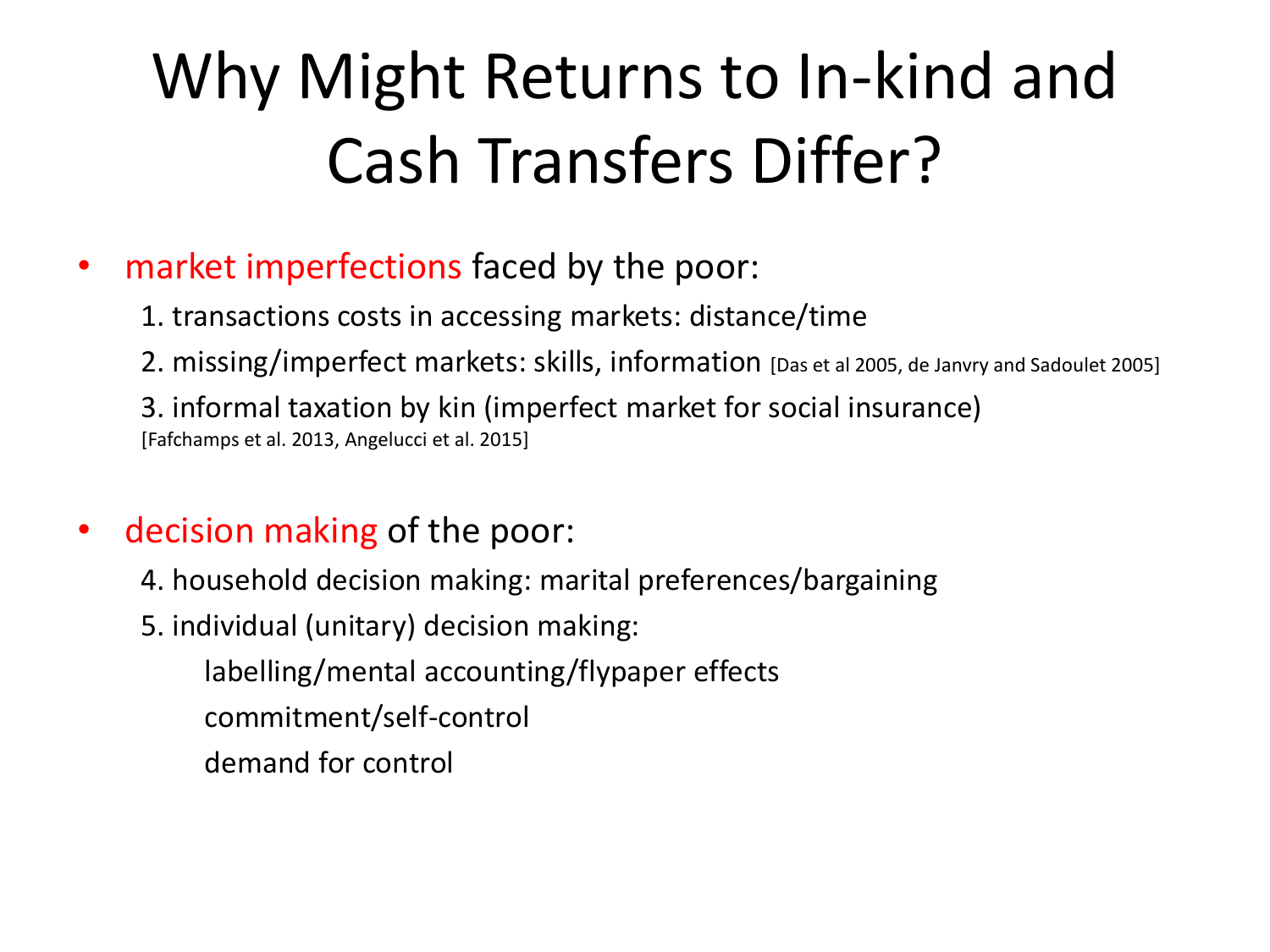#### Policy Issues for Choice Between In-Kind and UCT

- **political support** among non-beneficiaries might hinge on inkind over cash
- **endorsement effects** of in-kind (or labelled) transfers [Benhassine et al. 2013]
- in-kind transfers more **costly to implement** than UCT – parallels to literature comparing CCT and UCT
- Our study: understand how such concerns might need to be weighed against the differential effectiveness of the two types of SPP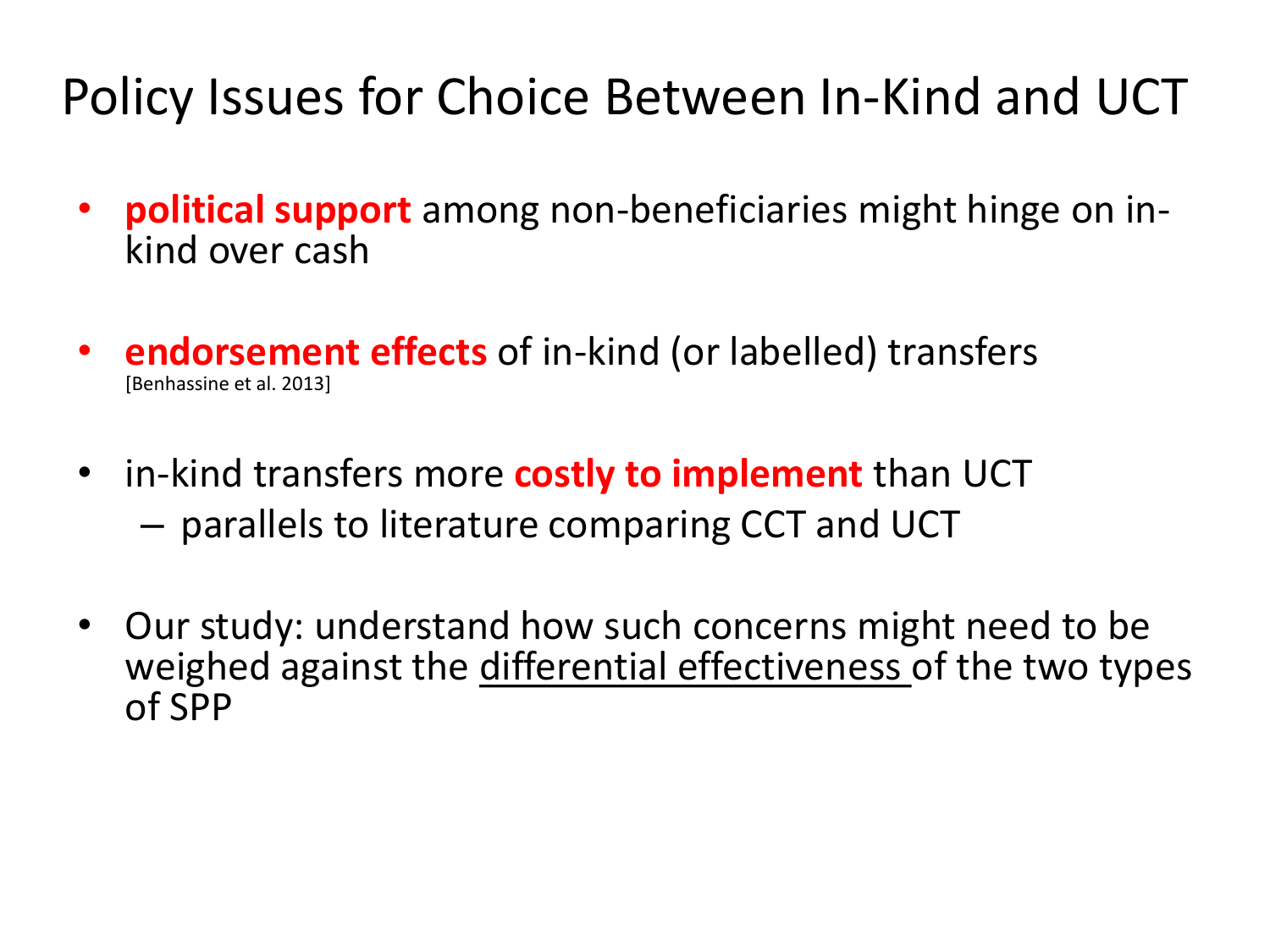## PPAF Intervention Components

- HH listing in each village [poverty scores 0-100]
- Eligible households: poverty score 0-18
	- the poorest 30% of households
- Market assessment in all villages
- T1: choice of in-kind transfer from asset menu
	- household can choose **multiple** asset-skill bundles up to the value of PKR62K
- T2: same choice but with one more listed option – equivalent valued UCT [PKR62K]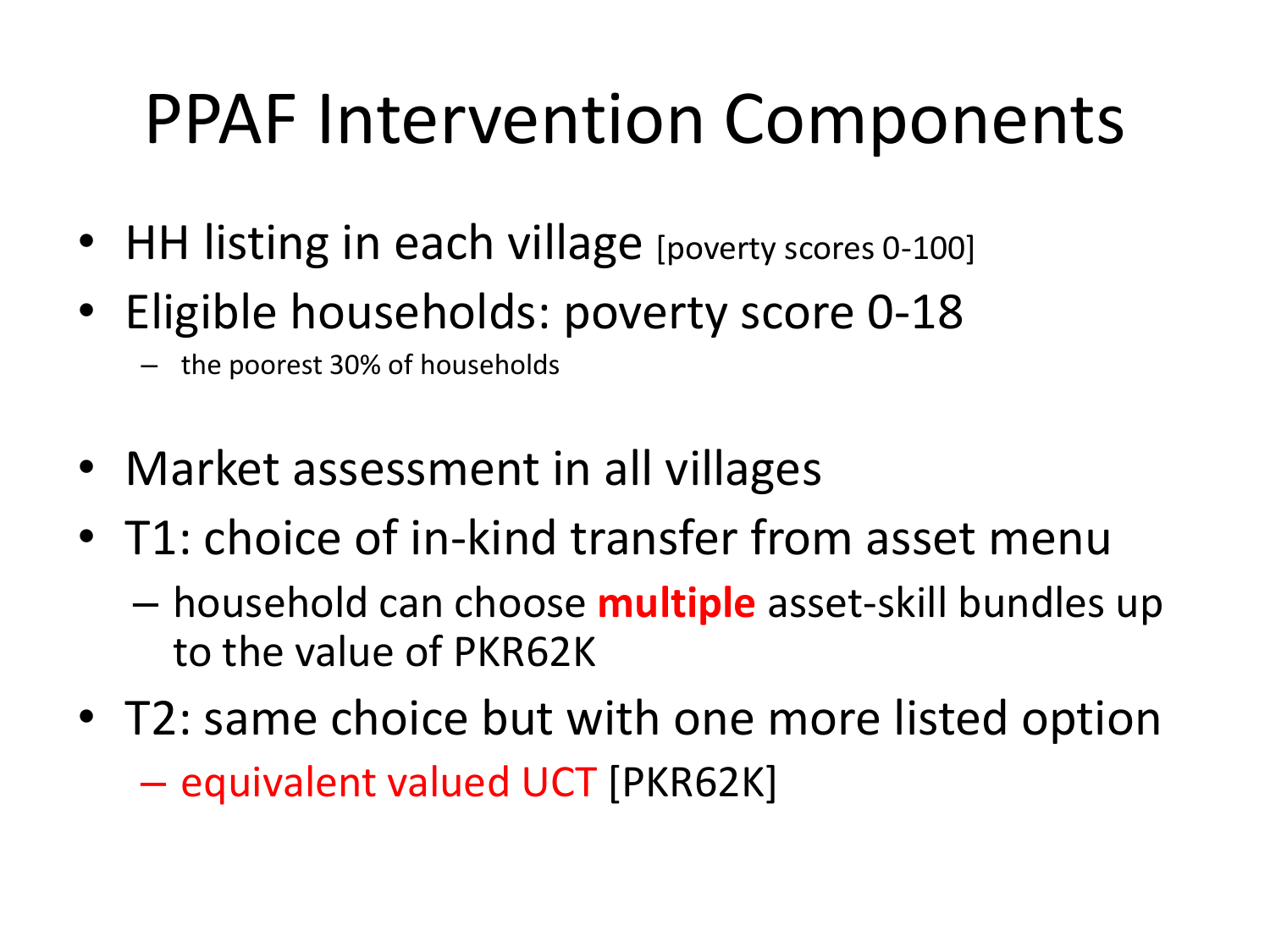## Example of a Village Asset List

| <b>Livestock</b>                          | <b>Retail</b>                                           | <b>Crop Farming</b>                                      | <b>Non-Livestock</b><br><b>Production</b>             |
|-------------------------------------------|---------------------------------------------------------|----------------------------------------------------------|-------------------------------------------------------|
| <b>Goat Raising</b><br>(One Goat $@$ 15k) | <b>Grocery Shop</b><br>(material up to 50k)             | Cultivation of cotton<br>(seeds 20k + fertilizer<br>15k) | <b>Tailoring (Sewing</b><br>machine 6k + table<br>4k) |
| Dairy Farming<br>(One Cow @ 48K)          | <b>Fruit Stall</b><br>(Stall @ 5k + Fruit up<br>to 45k) | Pesticides @ 50k                                         |                                                       |
| <b>Calf Rearing</b><br>(One Calf $@$ 25k) | General Store @ 50k                                     |                                                          |                                                       |
| Fodder @ 50k                              | Barber Shop @ 35k                                       |                                                          |                                                       |
| <b>Veterinary Medical</b>                 | Carpenter Shop @                                        |                                                          |                                                       |
| Store @ 50k                               | 30 <sub>k</sub>                                         |                                                          |                                                       |
| <b>Animal Breeding</b>                    | <b>Cycle Repairing Shop</b>                             |                                                          |                                                       |
| Shop $@$ 40 $k$                           | @ 35k                                                   |                                                          |                                                       |

- Household can choose **multiple asset bundles** up to the value of **PKR50K**
- **Fine tuning:** prices shown are indicative average values, but lots of variation (e.g. depending on age and breed of cow: 30-70K)
- Associated training always valued at additional **PKR12K**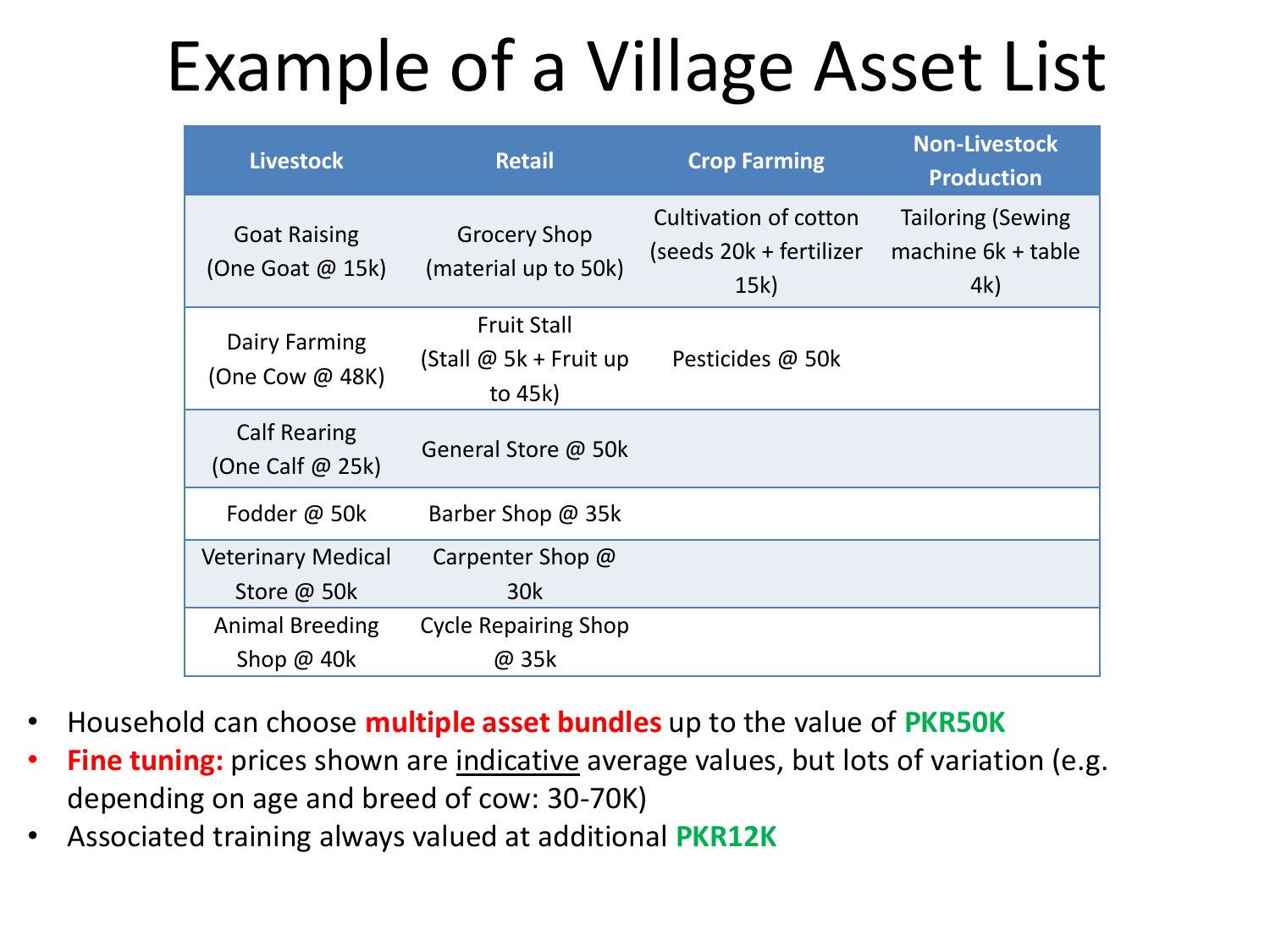### Surveys and Timeline

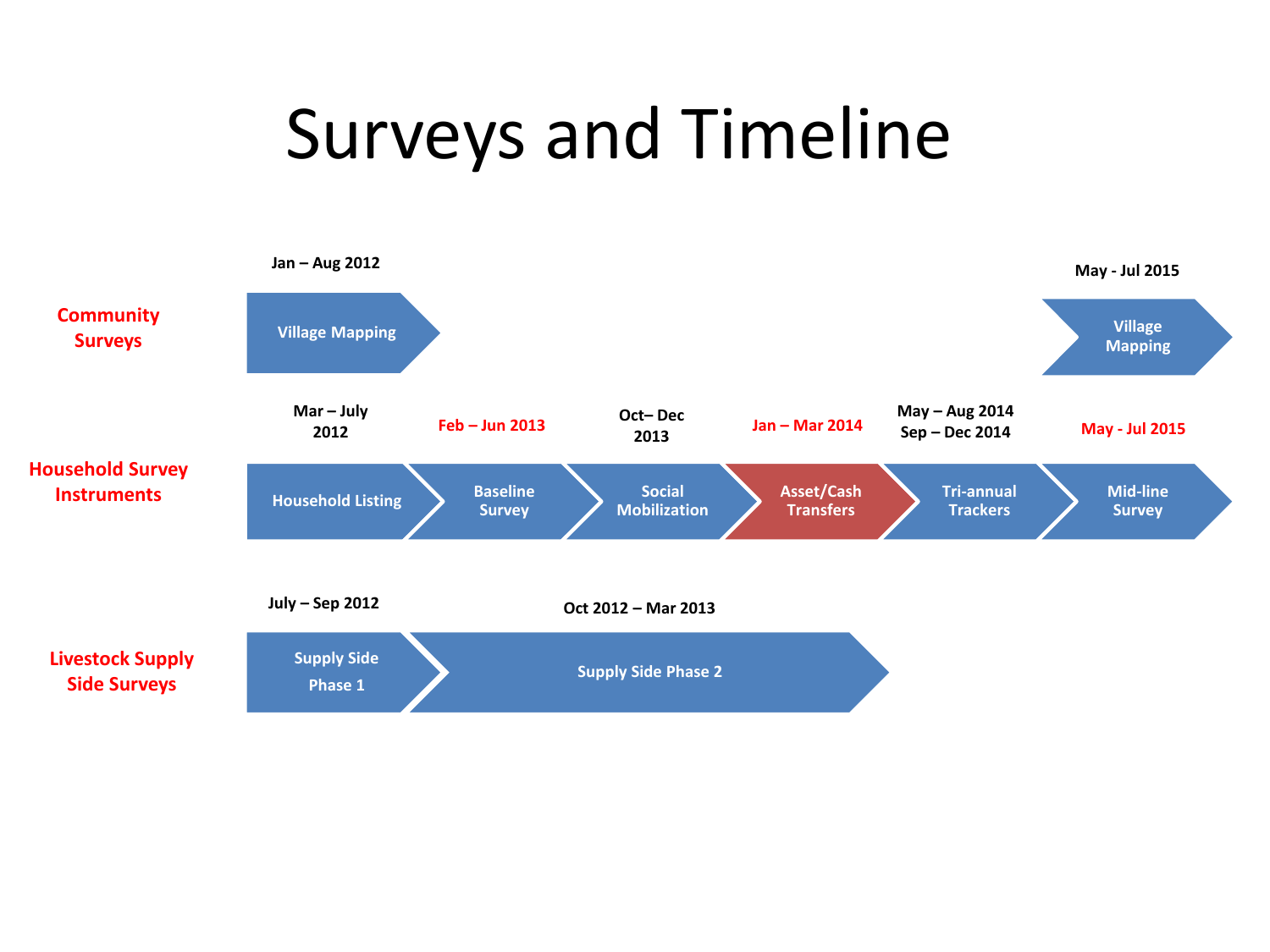

Notes: The map shows the study area covering four districts in Punjab. There are 45 Control villages and 58 Treatment villages. Treatment villages are divided between 29 villages in Treatment group 1 (receiving the offer of in-kind asset transfers and associated training), and 29 villages in Treatment group 2 (receiving the offer of in-kind asset transfers and associated training, or the equivalent unconditional cash transfer).

- Stratified random sampling: strata are geography and village size
- **[Table 1: Random Assignment – villages and households look identical before the intervention]**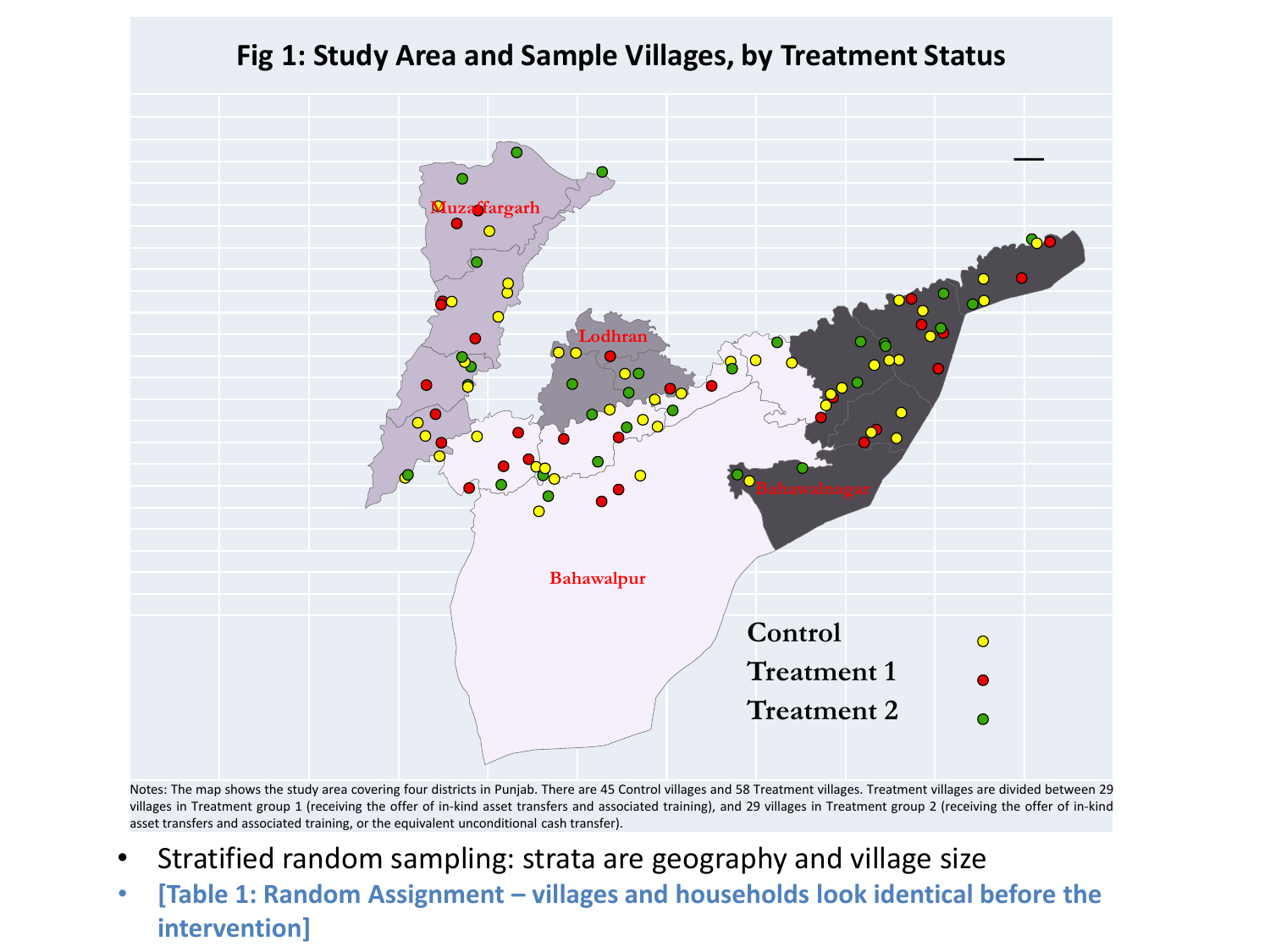#### Asset Choices

|                               | <b>Treatment 1</b> |            | <b>Treatment 2</b> |            |
|-------------------------------|--------------------|------------|--------------------|------------|
|                               | Number of HHs      | Percentage | Number of HHs      | Percentage |
| <b>Asset Category</b>         |                    |            |                    |            |
| Livestock: Productive Animals | 518                | 58.5       | 18                 | 1.9        |
| Livestock: Draft Animals      | 222                | 25.1       | 10                 | 1.1        |
| Livestock: Combination        | 29                 | 3.3        | 4                  | 0.4        |
| Retail                        | 84                 | 9.5        | 3                  | 0.3        |
| Crop farming                  | 8                  | 0.9        | $\mathbf{0}$       | 0.0        |
| <b>Other Asset Choices</b>    | 24                 | 2.7        | $\Omega$           | 0.0        |
| <b>Cash</b>                   |                    |            | 912                | 96.3       |
|                               |                    |            |                    |            |
| Total                         | 885                | 100        | 947                | 100        |
|                               |                    |            |                    |            |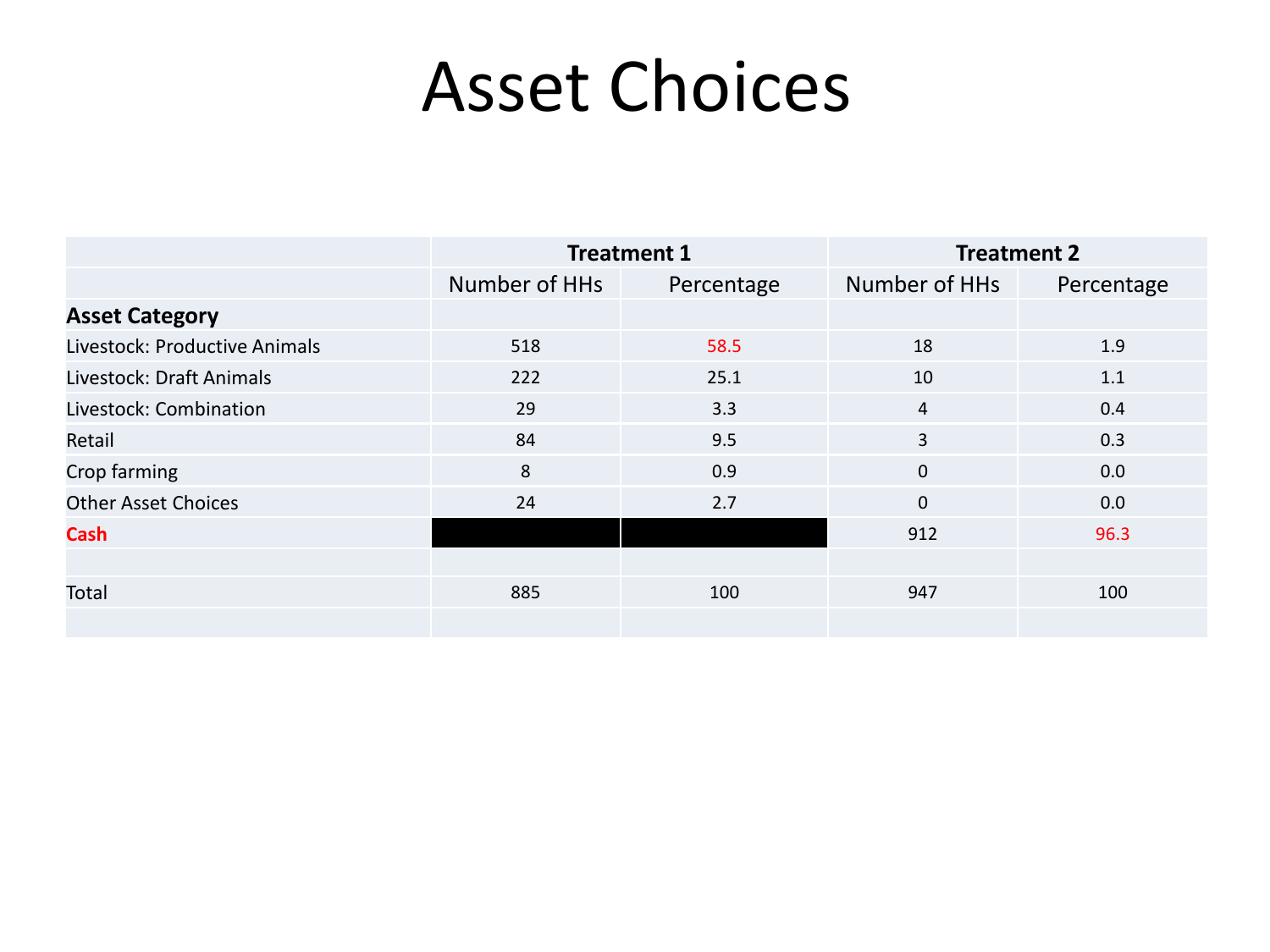## T2: Intended Use of UCT



Not much intention to use UCT for assets we did not offer (e.g. education, migration)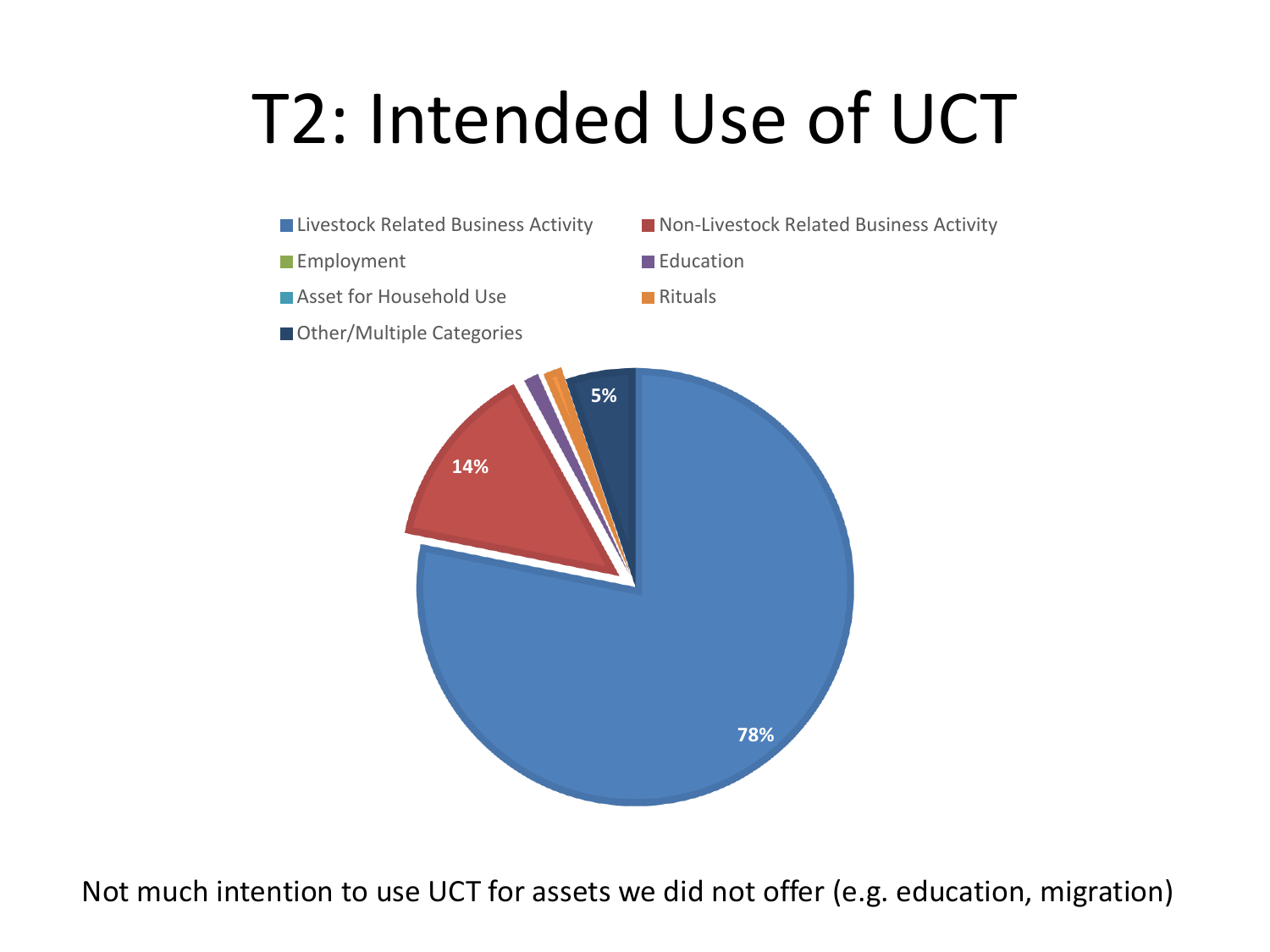### T2: Actual use of UCT

| Livestock Choices/Purchases               |                                 |                                     |                              |                                      |                                       |
|-------------------------------------------|---------------------------------|-------------------------------------|------------------------------|--------------------------------------|---------------------------------------|
| Means, standard deviation in parentheses  |                                 |                                     |                              |                                      |                                       |
|                                           |                                 | Proportion of HHs that Chose Animal |                              | Average Price per Animal (Rs)        |                                       |
| <b>Animal Type</b>                        | (1)<br>Treatment 1<br>[In-Kind] | (2) Treatment 2<br>[UCT]            | (3) Treatment 1<br>[In-Kind] | (4) Treatment 2<br>[UCT]             |                                       |
| <b>Cows</b>                               | .228<br>(.420)                  | .201<br>(.401)                      | 48,643<br>(2, 372)           | 50,810<br>(16, 264)                  |                                       |
| Calves                                    | .447<br>(.498)                  | .158<br>(.365)                      | 27,818<br>(8, 418)           | 20,712<br>(12, 229)                  | more variation in                     |
| <b>Buffaloes</b>                          | .060<br>(.237)                  | .030<br>(.171)                      | 43,053<br>(10, 188)          | 59,609<br>$(26,099)$ $\triangleleft$ | prices paid for<br>Tivestock with UCT |
| Goats                                     | .186<br>(.390)                  | .145<br>(.353)                      | 14,898<br>(10, 389)          | 10,919<br>(7,621)                    |                                       |
| % HHs with livestock<br>transfer/purchase | 86.9%                           | 46.1%                               |                              |                                      |                                       |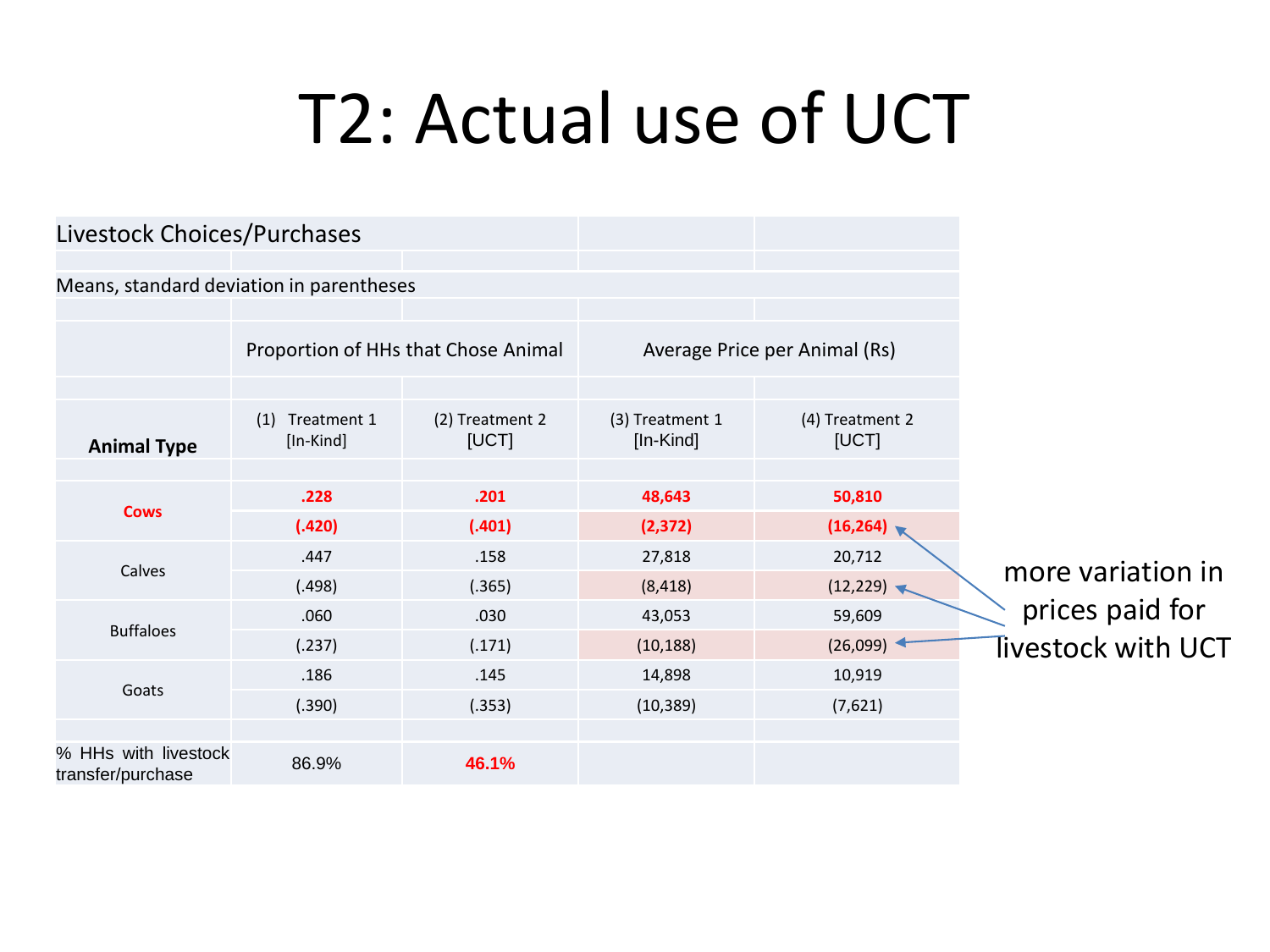# Very Short Run Impacts [one year]

- Labor market activity by spouse:
	- extensive margin
	- intensive margin
- Expenditures:
	- consumption, savings, investment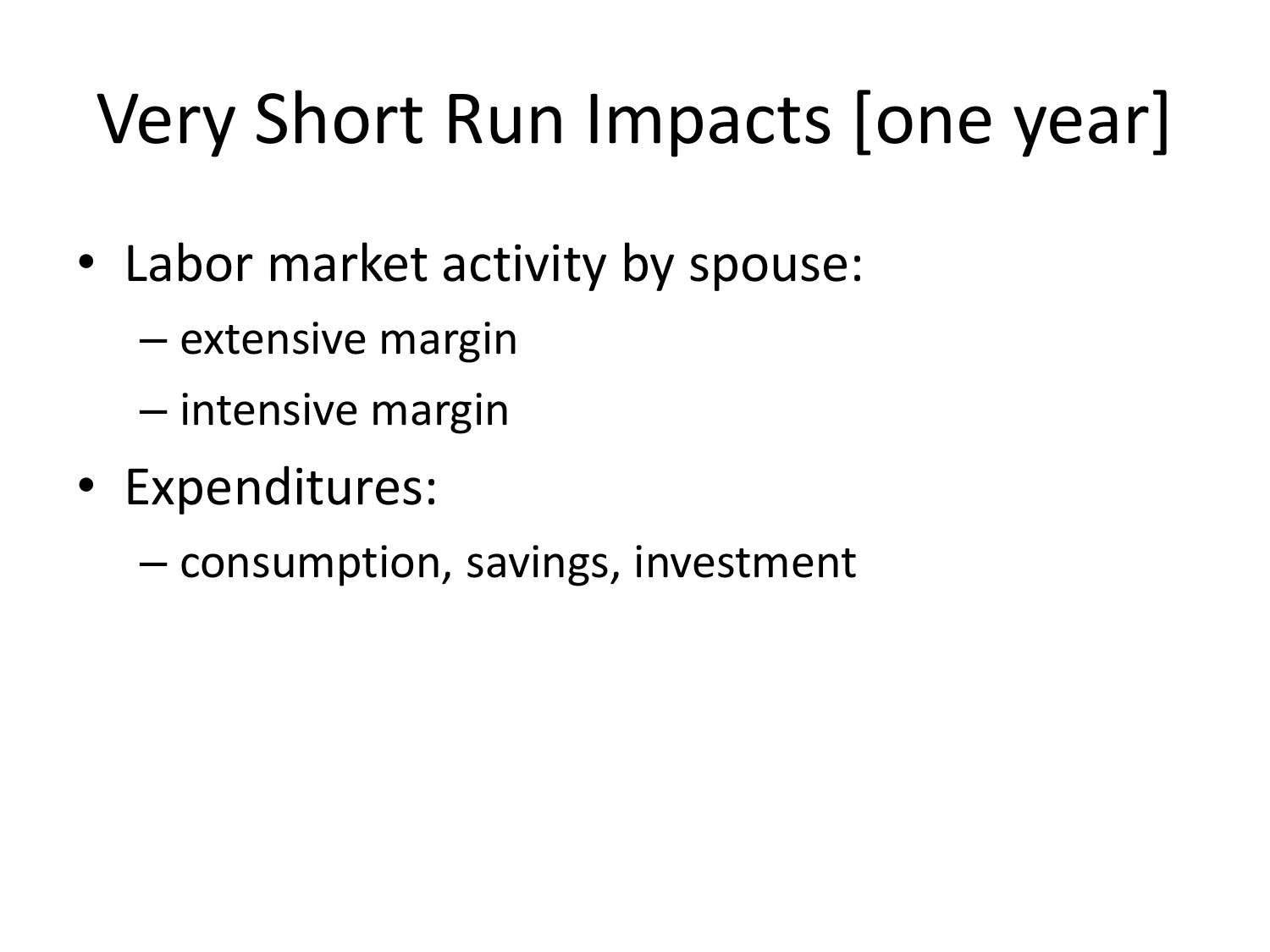#### Labor Market Activity: Extensive Margin

**Men**



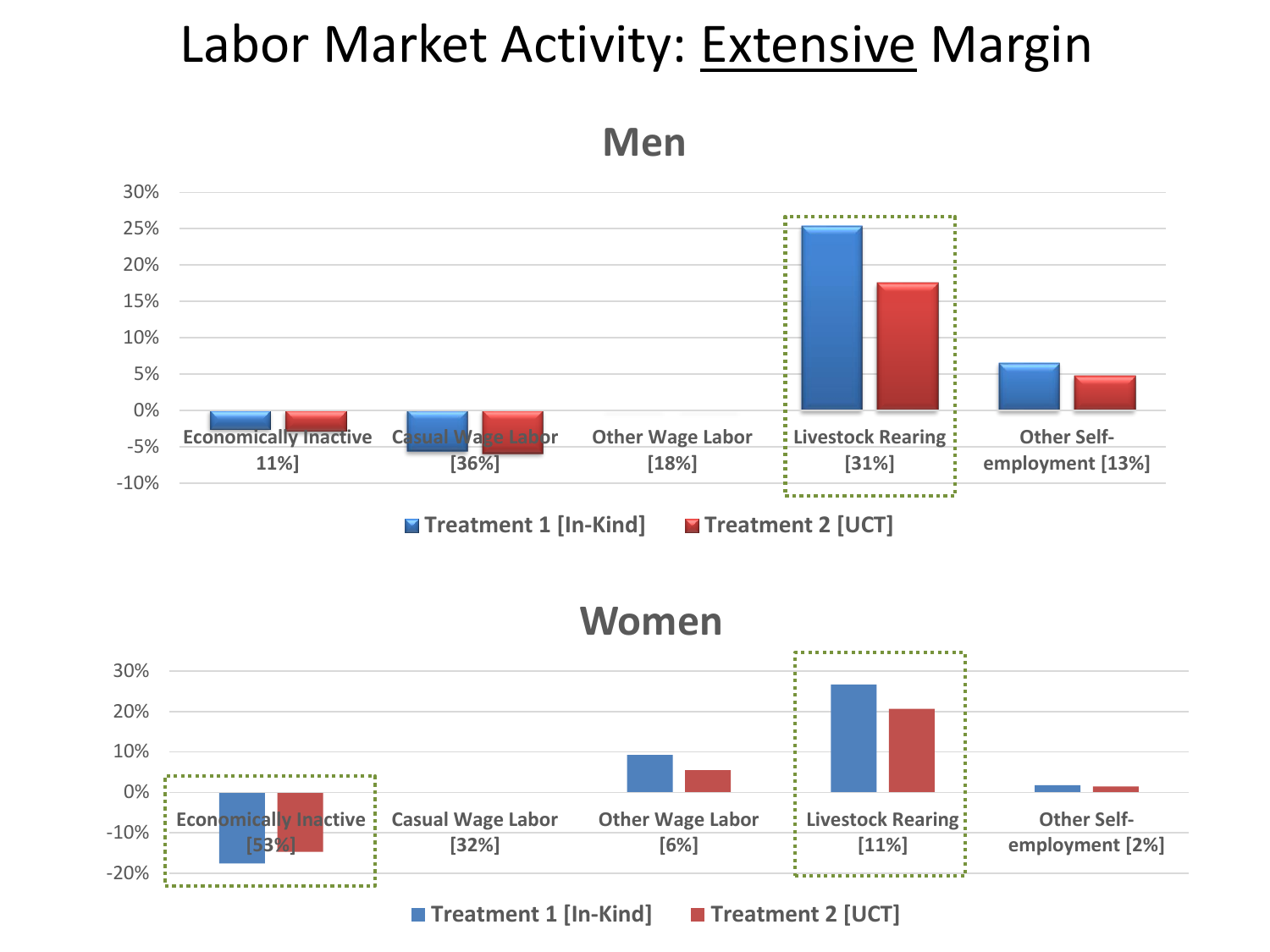#### Labor Market Activity: **Intensive Margin**

**Total Hours per Month Spent Working in any Activity**

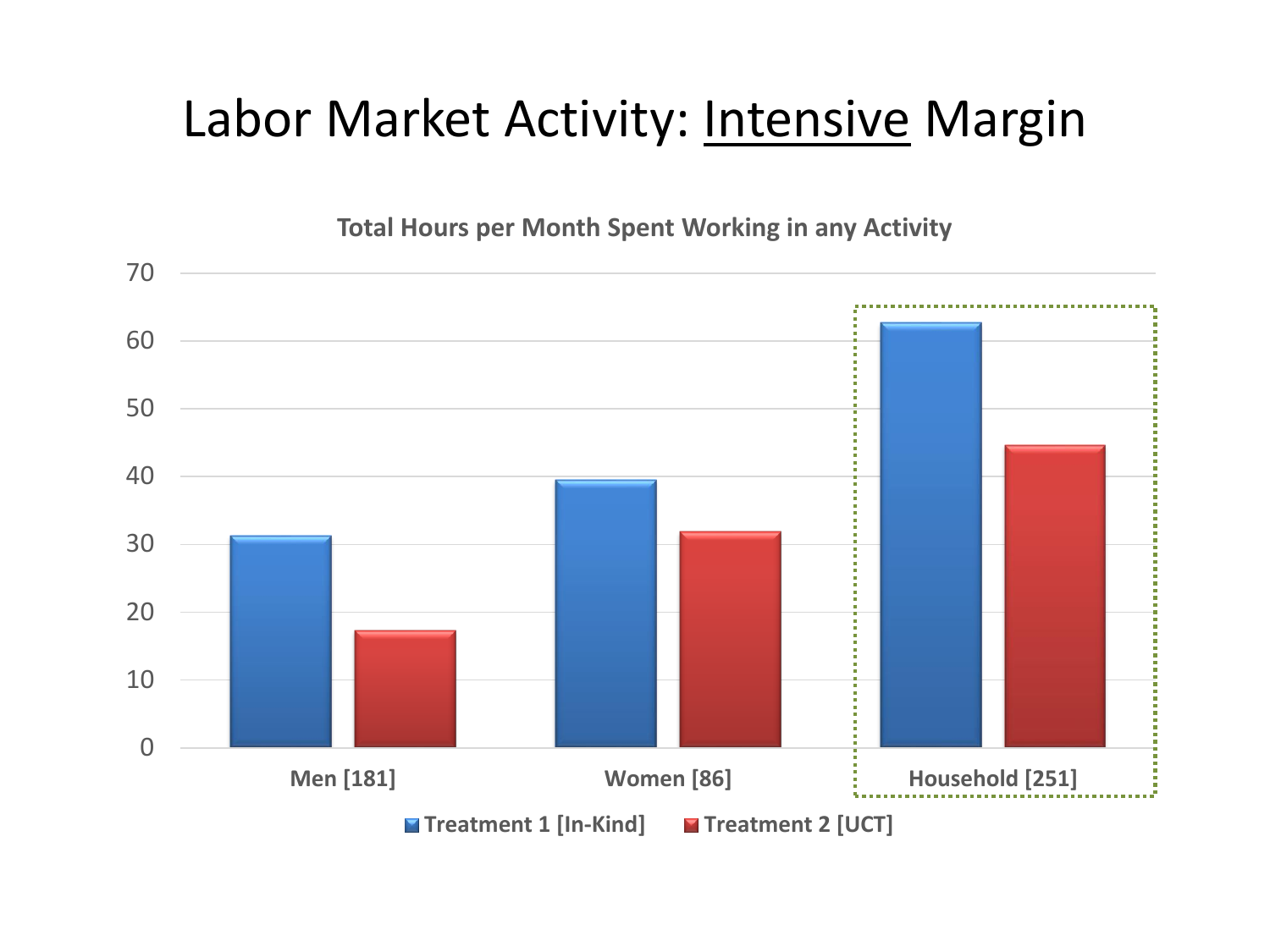#### Expenditures

**Household Level Outcomes: % Change**

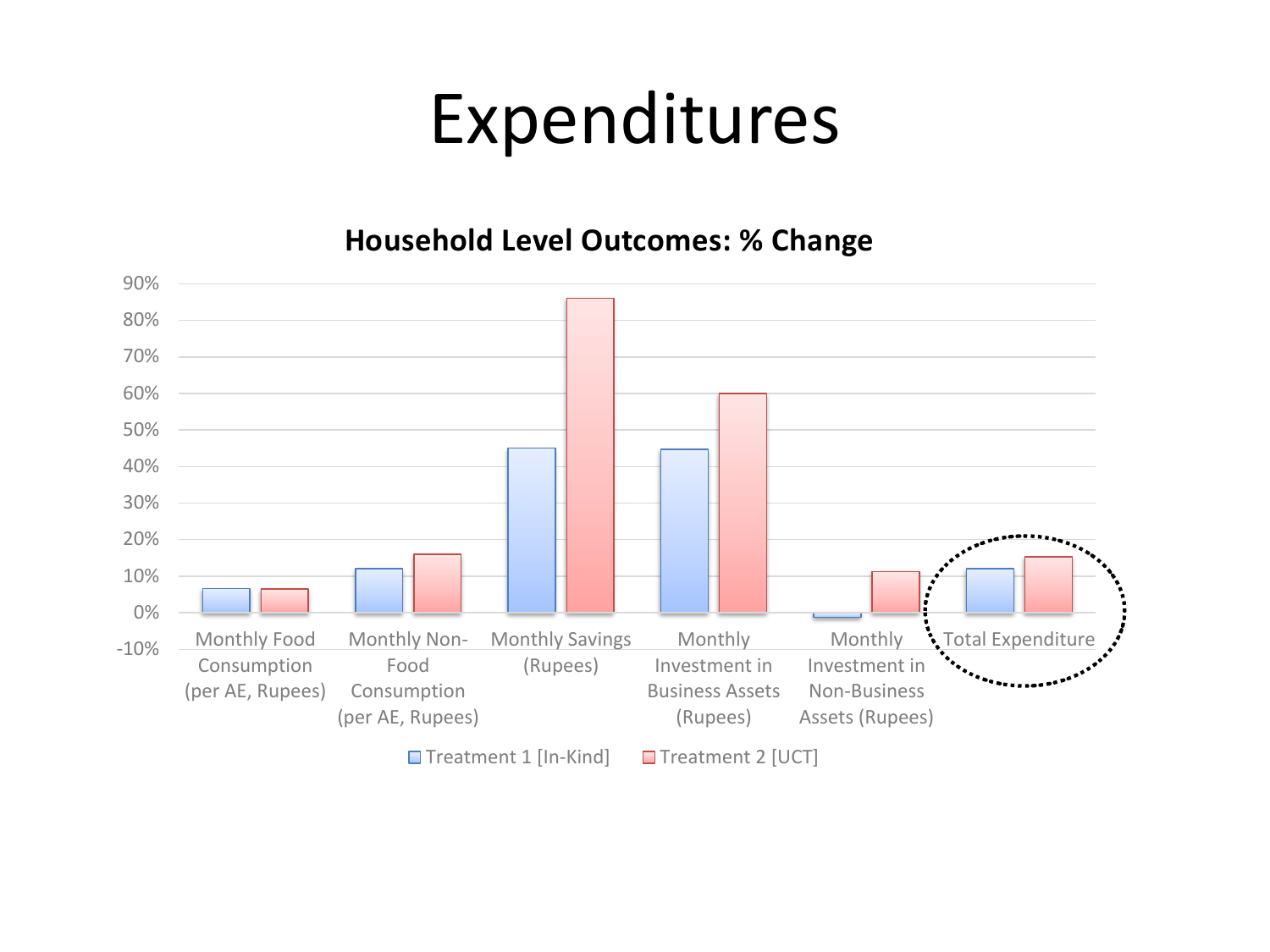#### Next Step 1: Evolution of Outcomes

Impacts of Asset Transfers Over Time: **Bangladesh**

Yearly changes in expenditure on non-durables after 2, 4 and 7 years (USD)



In Pakistan, even after very short run of one year, we see some important wedges opening up in differential responses to in-kind asset transfers and UCT:

- economic activity of women
- engagement in livestock rearing activities
- total hours of labor supplied across work activities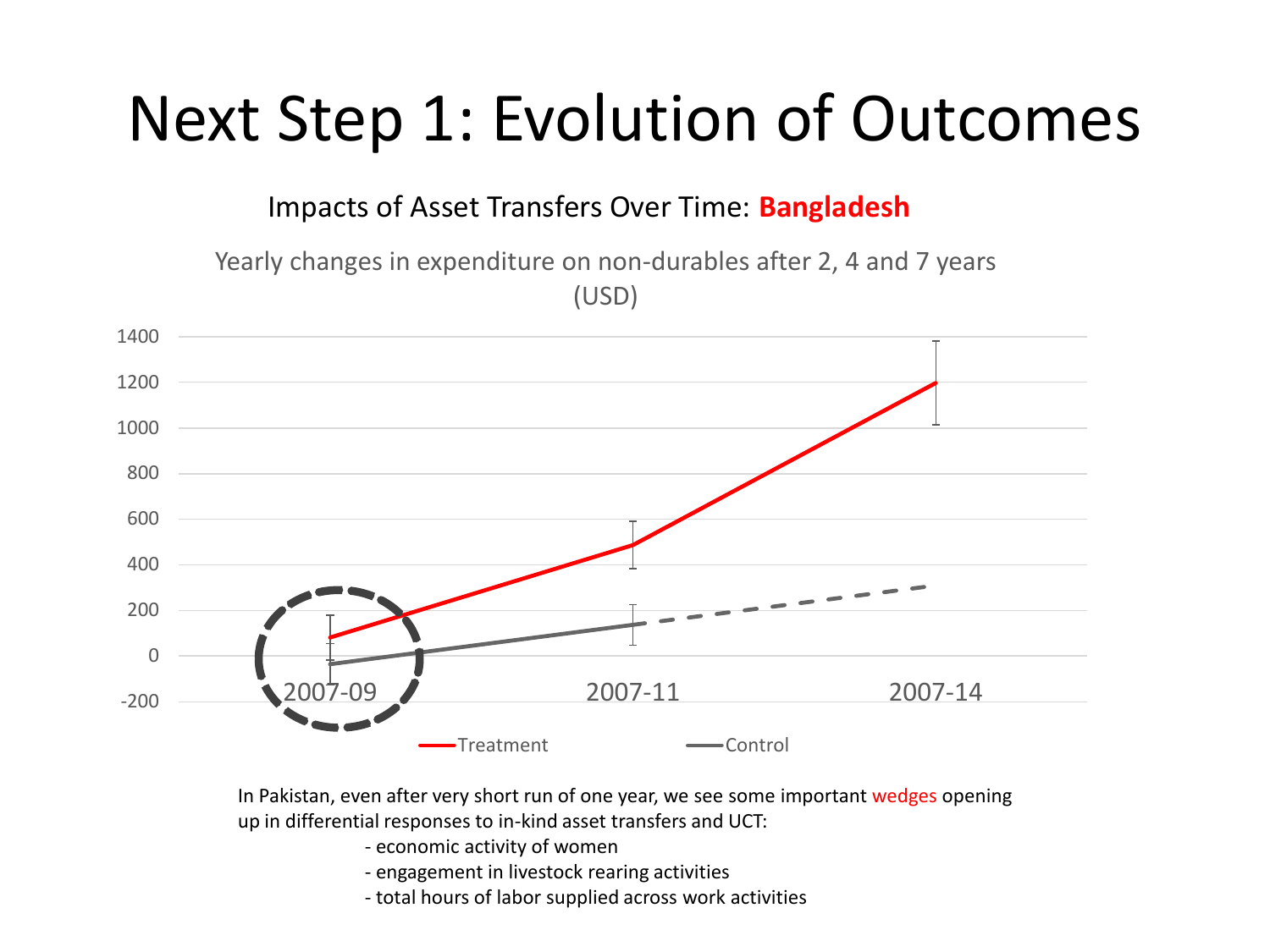#### Next Step 2: Heterogeneous Impacts





% Impact on Household Savings